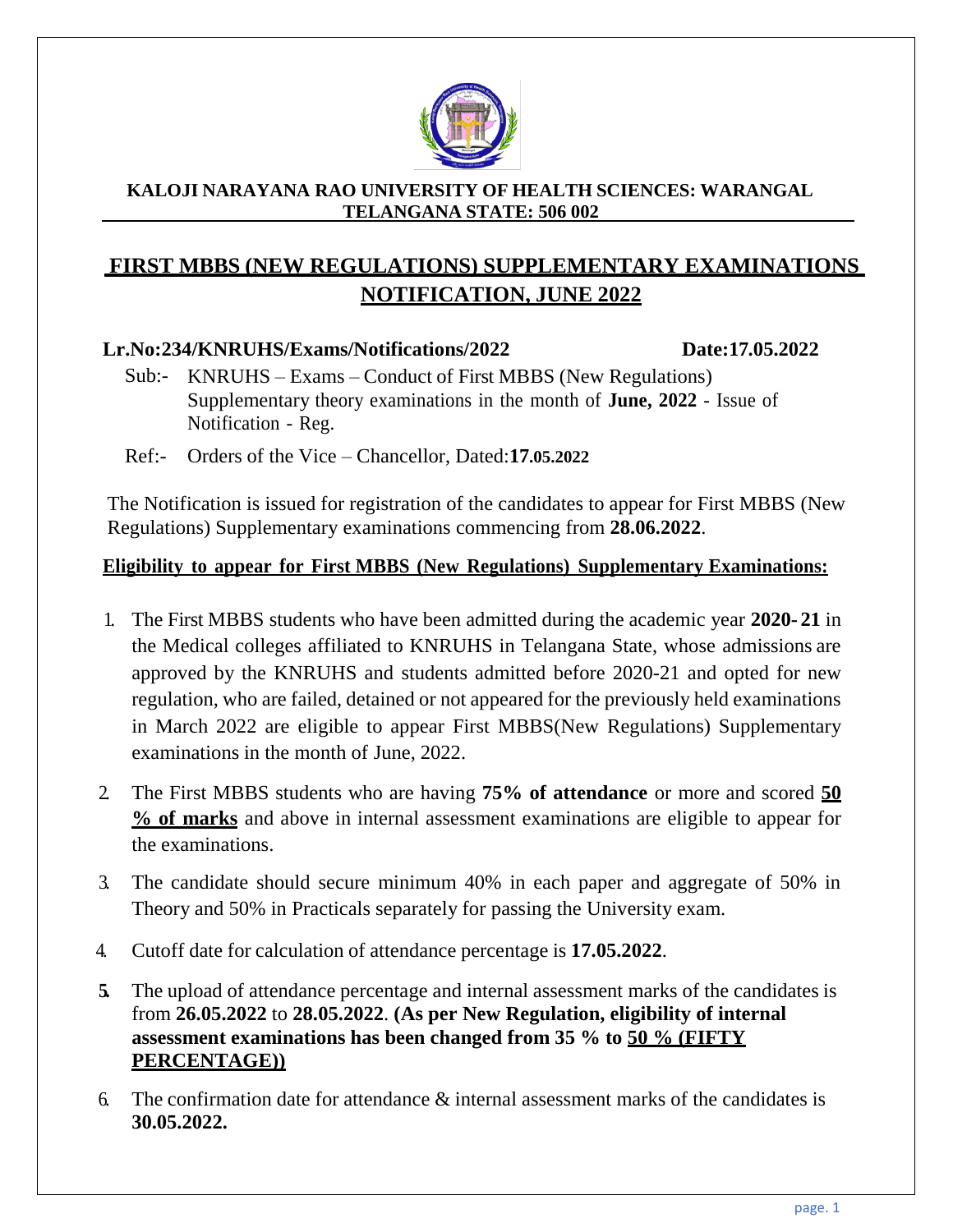## **Digital Valuation and Providing only single answer booklet without additional answer booklet**

The University is a Digital campus and implementing digital valuation for all courses. For First MBBS, exam will be conducted with single answer booklet with candidate specific bar code on each page for the candidates appearing for examinations and no additional answer book will be issued to the candidates. The candidates should answer all the questions in the single answer booklet only.

### **Payment of Examination fee:**

| <b>Whole</b>                     | ₹1800/- |
|----------------------------------|---------|
| Per Subject (for Backlog) ₹600/- |         |
| <b>Marks Memo</b>                | ₹300/-  |
| <b>Processing Fee</b>            | ₹350/-  |

**NOTE: Processing fee is only for the students appearing for the first time.**

| <b>EXAMINATION FEE DATES</b>                                                                                                                                                                                                                                                     |                                                                                                                                                                                           |  |  |
|----------------------------------------------------------------------------------------------------------------------------------------------------------------------------------------------------------------------------------------------------------------------------------|-------------------------------------------------------------------------------------------------------------------------------------------------------------------------------------------|--|--|
| 06.06.2022 to 11.06.2022 (Without Fine)                                                                                                                                                                                                                                          | 1800 or (No. of subjects * ₹600) +<br>$\textbf{F300}$ (Marksmemo) +<br>₹350(Processing fee)                                                                                               |  |  |
| 12.06.2022 to 13.06.2022 (With a fine of<br>$\mathbf{\bar{z}}200$                                                                                                                                                                                                                | $[1800 \text{ or } (No. \text{ of subjects } * \text{\textless} 600)] +$<br>$\epsilon$ 300(Marksmemo) +<br>$\textcolor{red}{\textbf{7350}}$ (Processing fee) +<br>₹200(Fine)              |  |  |
| 14.06.2022 to 15.06.2022 (With a fine of<br>₹100/- per day in addition to $\overline{\text{E}}200$ /-)                                                                                                                                                                           | [1800 or (No. of subjects $* \overline{5600}] +$<br>$\textbf{F300}$ (Marksmemo) +<br>$\textcolor{red}{\textbf{7350}}$ (Processing fee) +<br>₹200(Fine) + ₹100(Fine per day)               |  |  |
| 16.06.2022 to 18.06.2022 (Offline<br>payment with a fine of ₹5000 in<br>addition to previous fine of $\text{\textsterling}400$ )<br>DD drawn in favor of "THE<br><b>REGISTRAR, KNRUHS"</b> payable at<br>Warangal must reach the University on<br>or before 18.06.2022, 04:00pm. | [1800 or (No. of subjects $* \; 2600$ )] +<br>$\textbf{F300}$ (Marksmemo) +<br>$\overline{350}$ (Processing fee) +<br>$\text{\textsterling}400$ (Fine)+ $\text{\textsterling}5000$ (Fine) |  |  |

## **Payment Link:**

**<https://www.tcsion.com/EForms/html/form52954/login.html>**

### ❖ **Payment link will be active from 06.06.2022 to 15.06.2022**